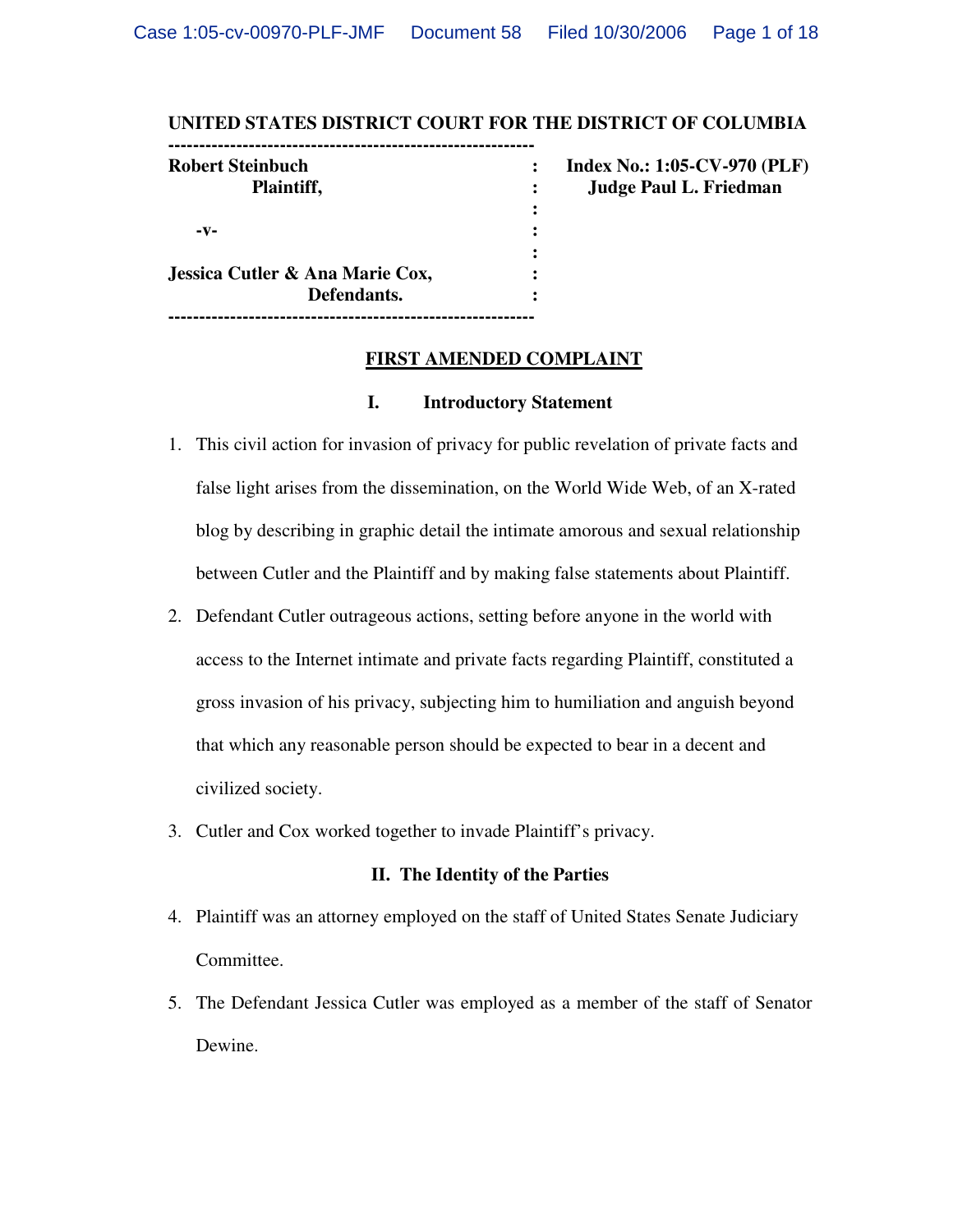- 6. The Defendant Ana Marie Cox spread gossip on the Internet on a website named "Wonkette."
- 7. The parties are diverse.

#### **III. Jury Trial**

8. Plaintiff demands a jury trial.

### **IV. Jurisdiction and Venue**

- 9. Jurisdiction is founded on diversity of citizenship and amount in controversy.
- 10. Plaintiff was a citizen of the state of Maryland.
- 11. The Defendants are citizens of other states, none of them Maryland.
- 12. The matter in controversy far exceeds, exclusive of interests and costs, the sum of \$75,000.
- 13. Venue is proper in this Court because acts giving rise to the claims and the residence of the Defendant Cutler was at the time in the District of Columbia.

## **V. Factual Allegations**

- 14. Cutler created and maintained a "blog," an internet site, on which she disclosed private facts of Plaintiff and portrayed Plaintiff in false light.
- 15. In her blog, Cutler identified herself as the "Washingtonienne."
- 16. Cutler chose this name due to its similarity to the "Wonkette" blog's name, which belonged to Defendant Ana Marie Cox.
- 17. Blogs and other internet sites may be "password protected," permitting only authorized users to have access. Cutler, however, declined the option of password protection, instead intentionally making her blog publicly available to anyone who hit upon the site on the Internet.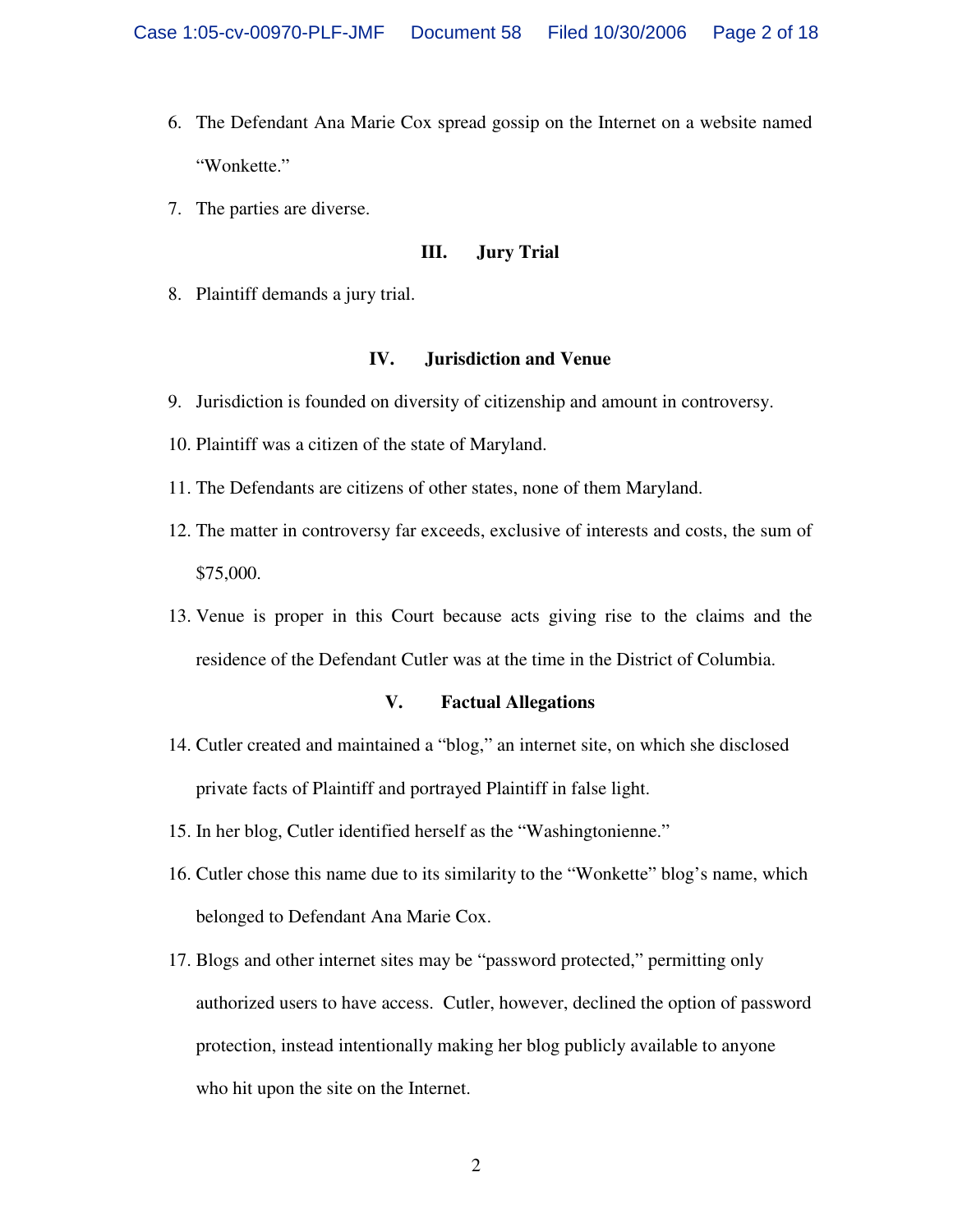- 18. Cutler's Washingtonienne blog was accessible and open to the public.
- 19. Cutler intended her Washingtonienne blog to be accessible and open to the public.
- 20. Cutler's Washingtonienne blog was searchable and discoverable on the internet.
- 21. Cutler intended her Washingtonienne blog to be searchable and discoverable on the internet.
- 22. In the public blog, Cutler maintains ongoing conversations with strangers, explicitly recognizing the public nature of her blog.
- 23. Any part of a blog can be altered at any time.
- 24. Cutler routinely edited all aspects of he blog, up an until May 18, 2004.
- 25. The dates and times accompanying different statements in he blog do not refer to the last time that those specific parts of the whole blog were written or edited, because Cutler changed those parts of the complete blog thereafter.
- 26. Cutler explicitly informed others of her public X-rated blog.
- 27. Cutler discussed with friend(s) commercializing her blog.
- 28. Cutler's friends told other people about Cutler's X-rated blog.
- 29. Cutler approved of her friends informing others about her X-rated blog.
- 30. Regardless of the number of people that Cutler explicitly informed (both known and unknown to her) about her X-rated blog, she made the blog available to the public at large by her putting it directly on the internet and not seeking any password protection or other security or using email instead.
- 31. Cutler readily granted permission for her friend(s) to direct other person(s) completely unknown to Cutler to read Cutler's public X-rated blog.
- 32. Cutler wanted as many people as possible to read her blog.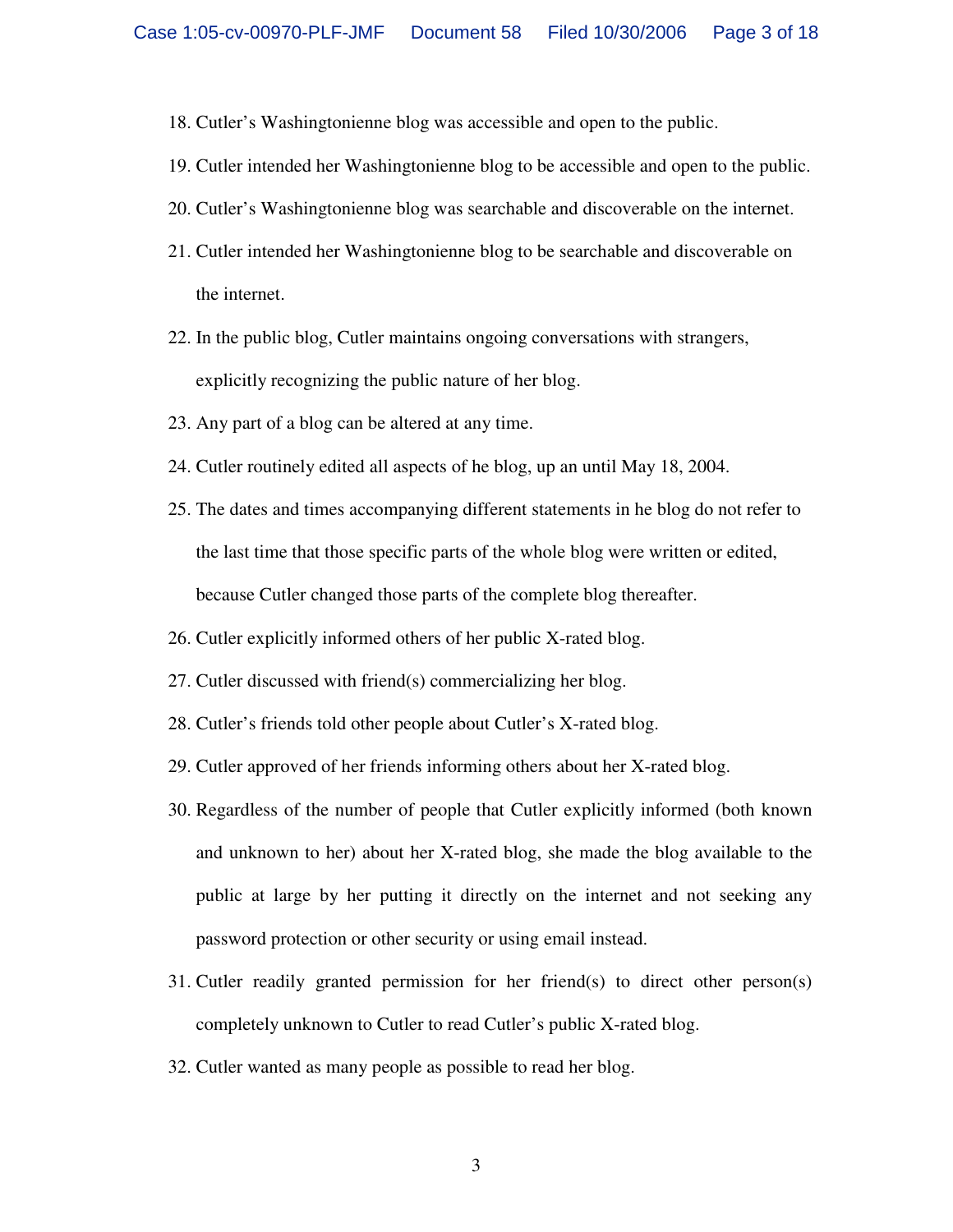- 33. Cutler wanted to make money from her blog.
- 34. Cutler maintained no privacy of her blog. She freely let anyone read it and wanted to gain additional readers.
- 35. The blog was available on the internet for anyone to read.
- 36. People unknown to Cutler read her blog.
- 37. Cutler's public blog described in graphic detail her ongoing sexual relationships with six men, including Plaintiff. At the time of his relationship with Cutler, Plaintiff did not know that Cutler was simultaneously engaged in sexual relationships with another man, let alone with five other men, and let alone that she was prostituting herself to some of them; and Plaintiff did not know that Cutler was recording the details of her relationship with Plaintiff on a public blog, making those details available to the public.
- 38. At the time of Plaintiff's relationship with Cutler, Cutler was simultaneously engaged in sexual relationships with five other men, and prostituting herself to some of them.
- 39. At the time of Plaintiff's relationship with Cutler, Cutler never disclosed that she was recording the details of her relationship with Plaintiff on a public blog, making those details available to the public. Indeed, Cutler claimed that she would never do such a thing.
- 40. Cutler's public blog provides cumulatively identifying characteristics of Plaintiff, culminating with the disclosure of Plaintiff's name at the very end of the blog.
- 41. Plaintiff was ultimately clearly identifiable to a substantial segment of the community as one of the sexual partners of Cutler described in her public blog.

4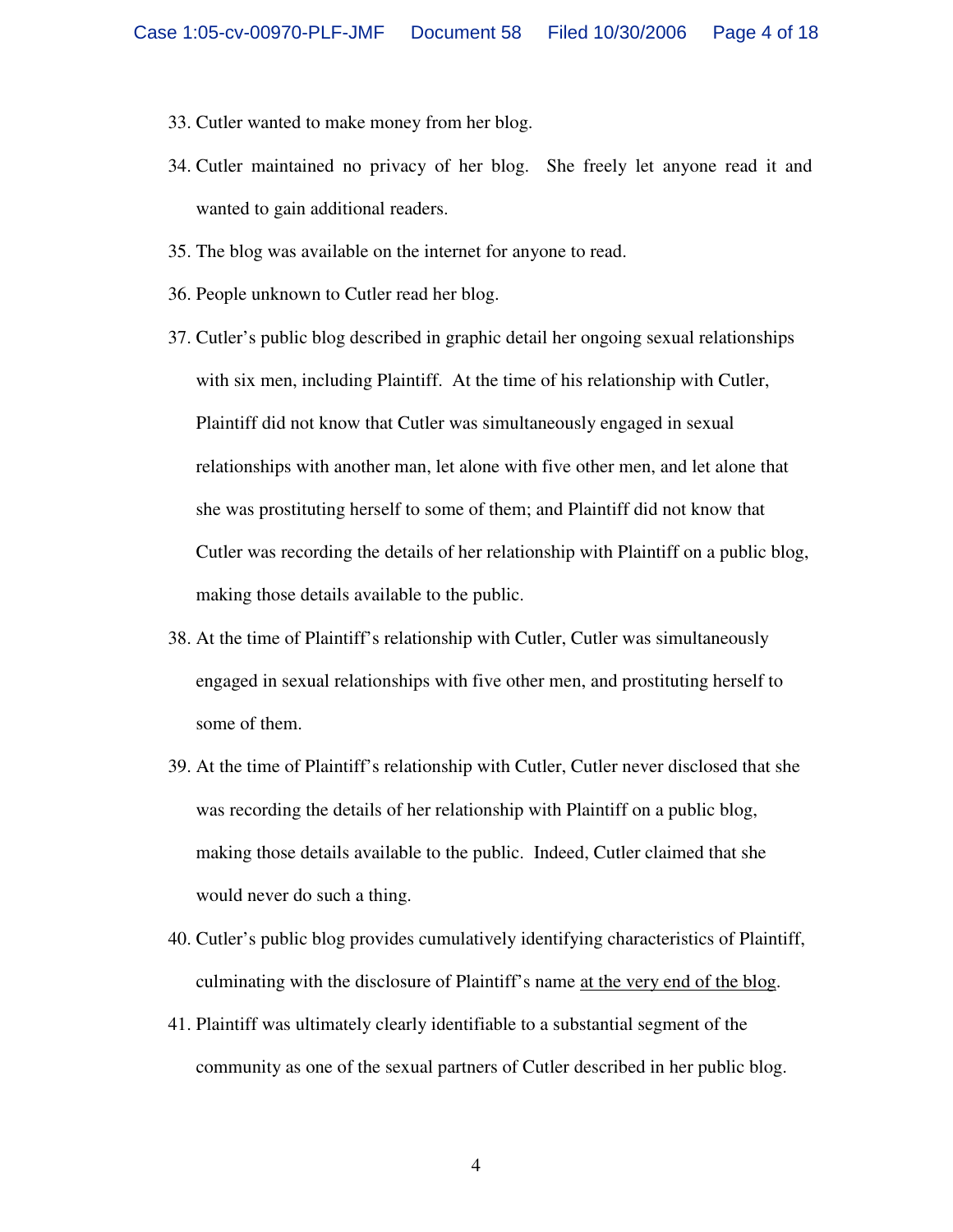- 42. Cutler referred to Plaintiff by his first name in her publicly available blog.
- 43. Cutler referred to Plaintiff by his initials, "R.S." in her publicly available blog.
- 44. Cutler identified Plaintiff in her public blog through his religion, Jewish; his job, Committee Counsel to the Senate Committee on the Judiciary; his place of residence, Bethesda; the fact that he has a twin; his general appearance; and details of Cutler's intimate relationship with Plaintiff that Cutler had previously disclosed to colleagues and co-workers.
- 45. Plaintiff's identity became clear upon the reading of the complete blog.
- 46. Cutler's public blog contained, *inter alia*, the following passages of and concerning Plaintiff:

*Item!* 

*A new contender for my fair hand. He works in one of the Committee offices. We will call him RS.* 

*To answer The Question, no, RS and I did not fuck. (It is my "week off," if you recall.)* 

*BUT...* 

*RS looks just like George Clooney when he takes off his glasses. I am serious.* 

*Has a great ass.* 

*Number of ejaculations: 2* 

*He likes spanking. (Both giving and receiving.)* 

*I put the moves on HIM. That is, I brought him back to MY place, I was the one*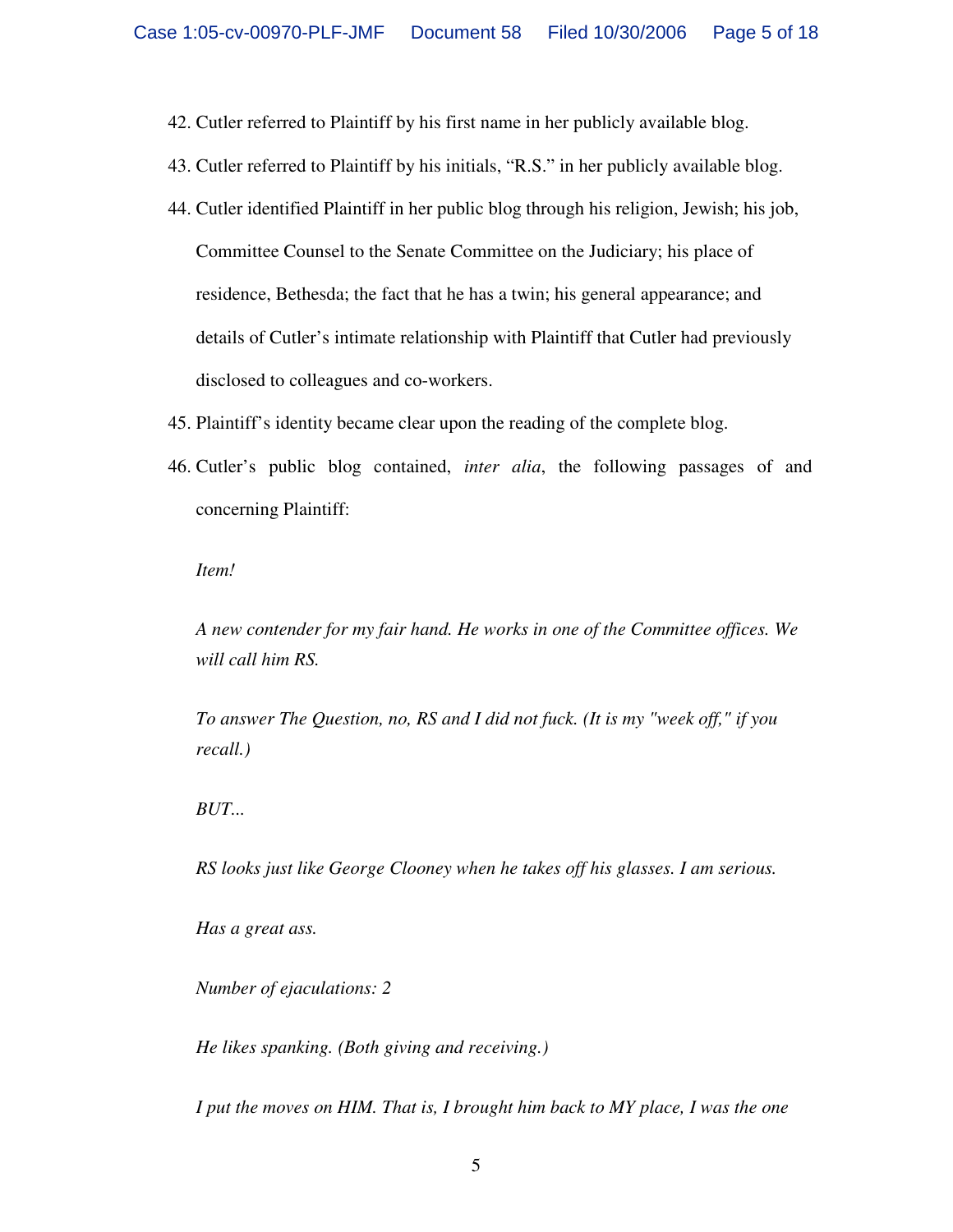*who jumped on HIM.* 

*I* was drunk, but he was totally sober. (At least *I* have an excuse for my behavior!)

*So I'm seeing ANOTHER person on the Hill. At least this one is counsel, and not an aide.* 

*OMG. RS just came in here to say hi.* 

*But I got nervous and acted weird.* 

*Shit!* 

*I told my coworkers about the spanking over lunch, but left out the nasty parts. (We were eating.)* 

*So they were shocked. Not sure I should have told them.* 

*One of them told me that RS wore a purple turtleneck with a bright blue fleece over it at a recent staff retreat. Now I wonder if he's crazy or what.* 

*Then she mentioned that RS is very discrete, so I am taking that as a hint to keep quiet.* 

*RS just e-mailed me: Hey, had a nice time yesterday. going to NY tonight, but let's get some dinner or something next week. interested?* 

*I said yes.* 

*What am I getting myself into?* 

*Yes, I like him, but am I attracted to him or the impending drama??*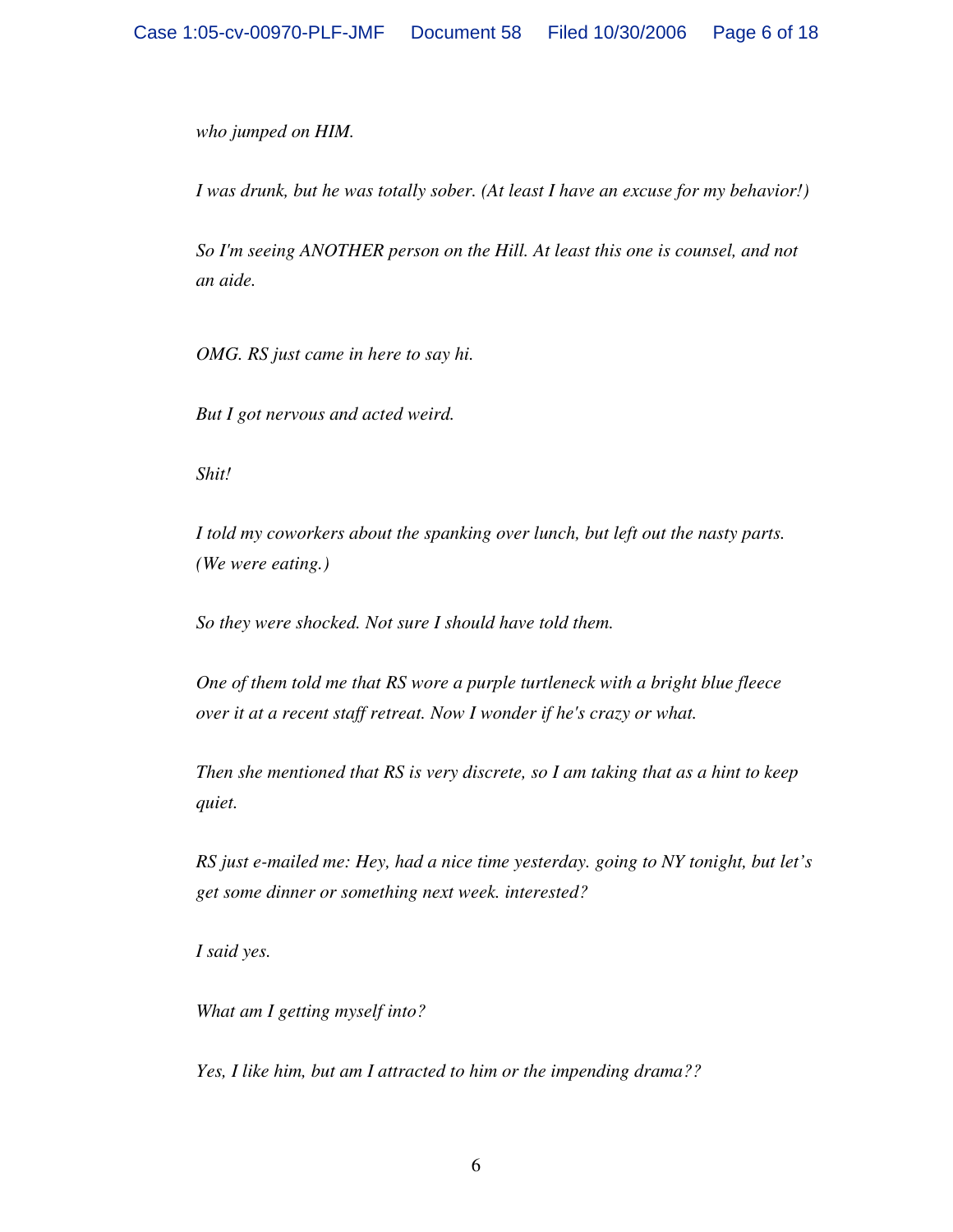*I really don't get myself sometimes.* 

*I take weekends off from this blog. So before I go, this is the plan:* 

*Take cab over to W's place in Georgetown. Fuck. Get dinner someplace expensive.* 

*W drives me home to Cap Hill.* 

*Go to keg party at coworker's house. (RS will not be there. Maybe fuck somebody else?)* 

*I told MD I had some news, so he sat down with me in the cafeteria and I told him about RS.* 

*So I leave the cafeteria and start walking back to the office, and I see RS. We stopped and talked in the hall and he asked me out for a drink tonight. (Except he doesn't drink?) I look really good today, so I'm glad I hit two birds with one stone during my lunch hour.* 

*I am so busted.* 

*Went out w/ RS after work yesterday. He took me out for drinks, took me back to my place, and we fucked every which way. THEN he tells me that he heard I've been spreading the spanking rumor around the office!* 

*But last night was fun. He's very up-front about sex. He likes talking dirty and stuff, and he told me that he likes submissive women. Good, now I can take it easy in bed. Just lay back and watch him do freaky shit.* 

*By popular demand, I have finally created a key to keeping my sex life straight.*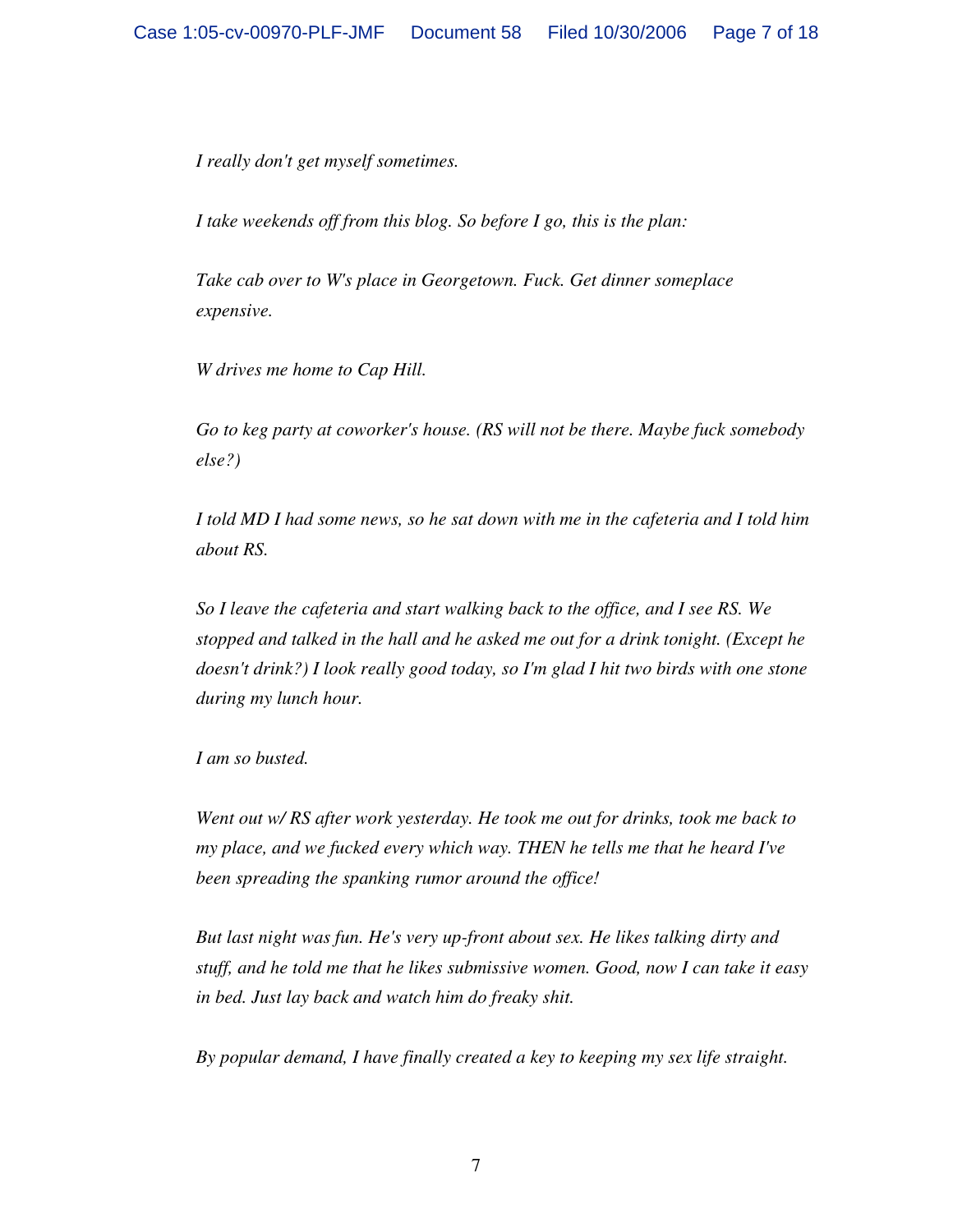*In alpha order:* 

*AJ=The intern in my office whom I want to fuck.* 

*F=Married man who pays me for sex. Chief of Staff at one of the gov agencies, appointed by Bush.* 

*J=Lost my virginity to him and fell in love. Dude who has been driving me crazy since 1999. Lives in Springfield, IL. Flies halfway across the country to fuck me, then I don't hear from him for weeks.* 

*MD=Dude from the Senate office I interned in Jan. thru Feb. Hired me as an intern. Broke up my relationship w/ MK (see below).* 

*MK=Serious, long-term boyfriend whom I lived with since 2001. Disastrous break up in March, but still seeing each other.* 

*R=AKA "Threesome Dude." Somebody I would rather forget about.* 

*RS=My new office bf with whom I am embroiled in an office sex scandal. The current favorite.* 

*W=A sugar daddy who wants nothing but anal. Keep trying to end it with him, but the money is too good.* 

*Shit. I'm fucking six guys. Ewww. Oooh, RS just called me. He asked me out again tonight, but I have plans w/ MK @ 9pm. (We're watching the ANTM special together.)* 

*Two nights in a row. I like him, but WTF?* 

*RS just called again. Bad news: the rumor has spread to other offices. This is bad.*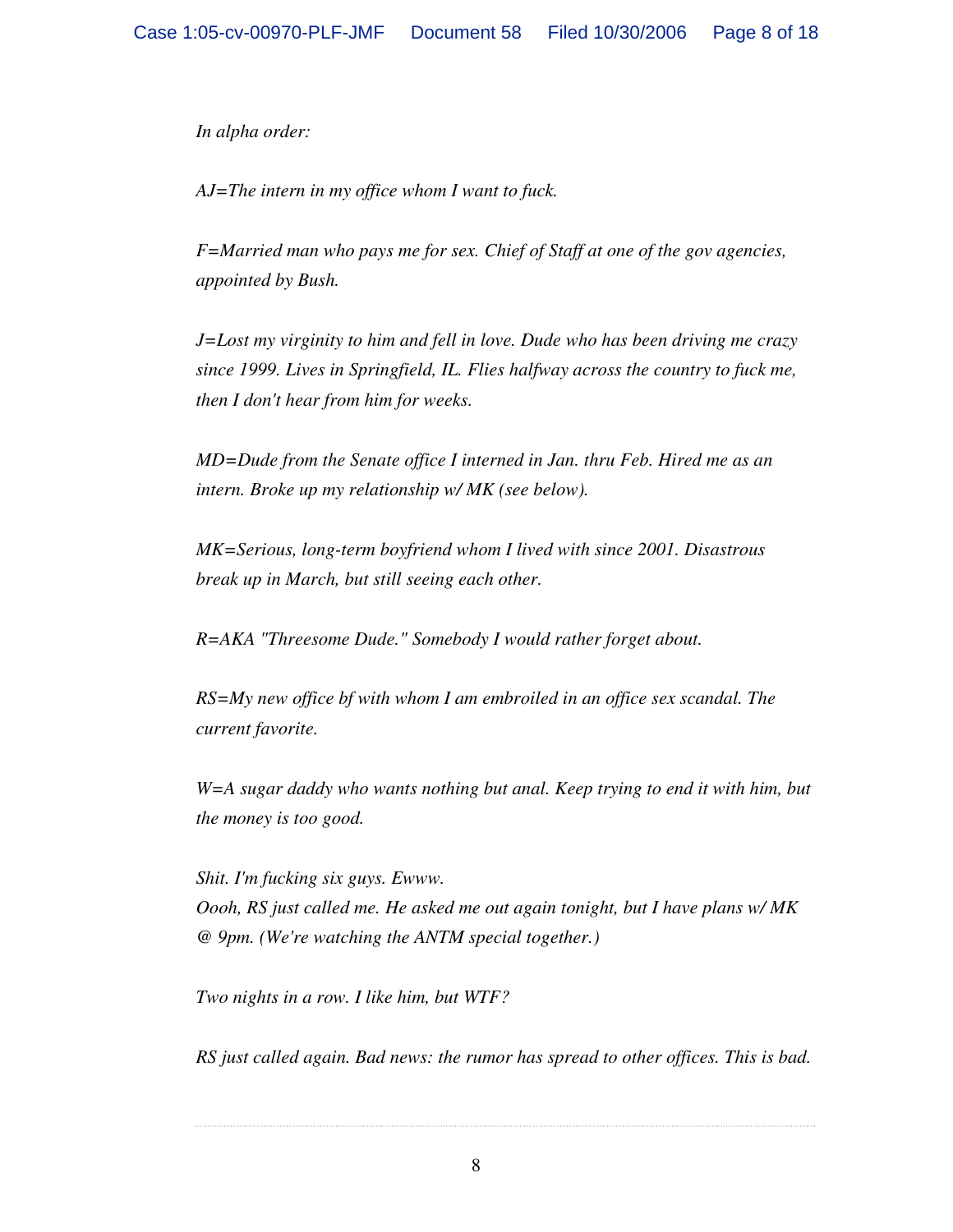*We went to his house after dinner, a four bedroom in Bethesda. Needs work, but v. cute.* 

*So it turns out that RS cannot finish with a condom on. He can barely stay hard. So he ends up taking it off and humping away at me. Maybe I forgot to tell him that I'm on the Pill. Note to self...* 

*I also learned that he was a cop, so he has scary police shit like handcuffs in his closet. He implied that we would be using them next time, which is intriguing, but I know I'm going to get scared and panicky. (Which would probably turn him on.)* 

*I like this crazy hair-pulling, ass-smacking dude who wants to use handcuffs on me. Shit.* 

*So my friend AS met up with me at RR and I had two genius ideas:* 

- *1. We should go to Saki.*
- *2. AS should meet RS.*

*So I called RS and told him to come over so AS could get a look at him. This morning she says (via IM), "He does look like George Clooney, but he's totally Woody Allen."* 

*She also said, "He will do anything to make you happy."* 

*Isn't that sweet? And it's true: he stood in line with us at Saki for 1 1/2 hours!* 

*When Saki closed, we got some nasty Pizza Mart slices that tasted really good at the time. Then AS went home and RS took me back to his place for the second night in a row. I passed out as soon as I lay down, so we didn't do anything.* 

*I woke up with an awful hangover and barfed up my Pizza Mart. (I'm losing weight!) Then RS drove me home and made me promise to call him again today.*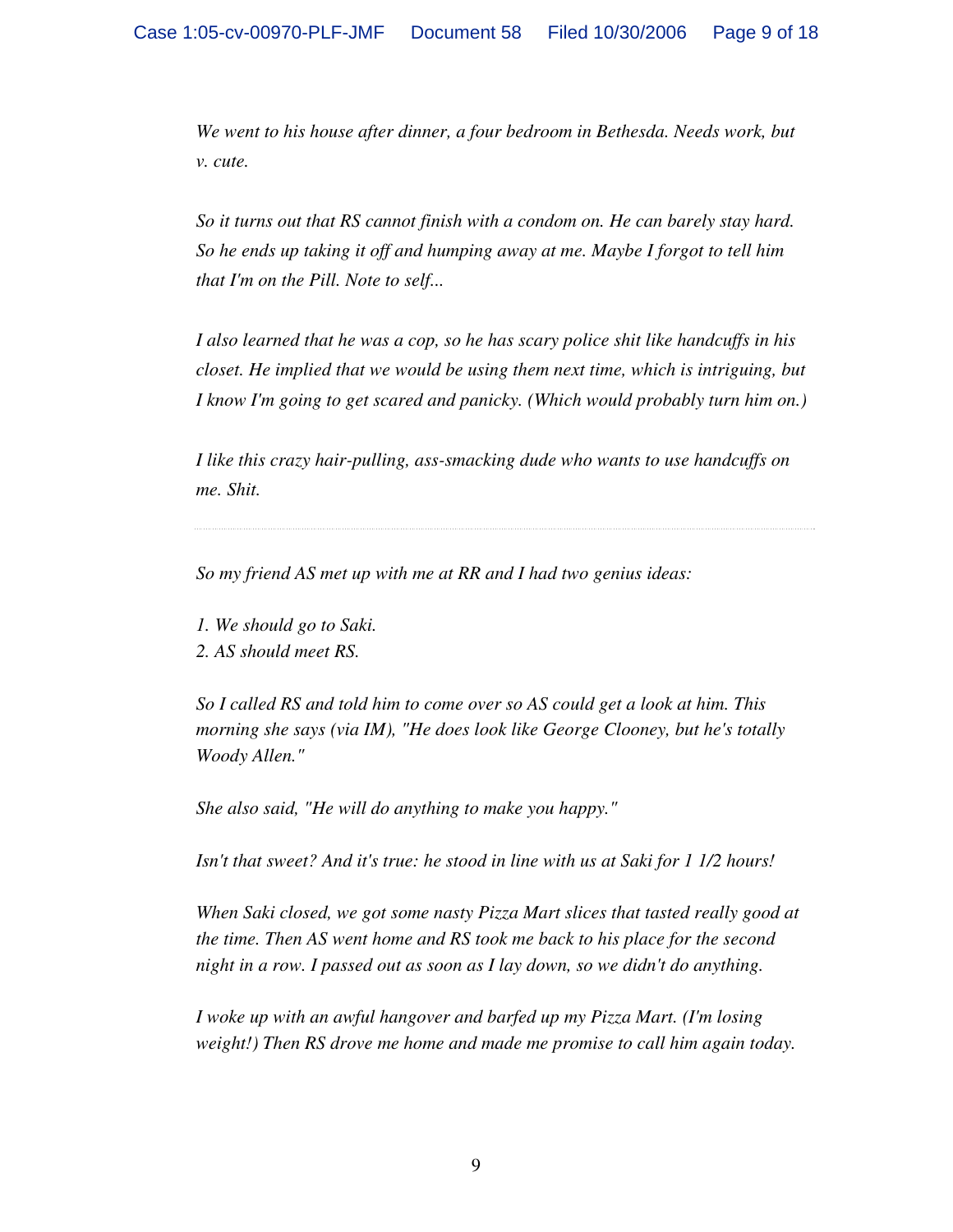*So I called RS after MK left in a huff. I ended up sleeping over in Bethesda for the third night in a row.* 

*He wants us to get tested together so we can stop using condoms. Isn't that sweet? Hope I don't have anything!* 

*He's Jewish, I'm not. And we have nasty sex like animals, not man and wife.* 

*I really just want to be a Jewish housewife with a big rock on my finger.* 

*Going to see the movie Troy tonight. RS told me to call him afterwards. Wants sex. We've only been dating a week, and we already have a routine.* 

*Oh, I forgot: I learned that RS has a twin! (Unf, nobody finds this as fascinating as I do.)* 

*Getting involved in a new relationship really just means ruining your nightlife. I resolve not to let this happen to me: I got bored and restless in my last relationship, and look what happened. Call it Madame Bovary Syndrome. Going out and getting trashed at least three times a week is the only cure.* 

*RS called last night. He had a visitor flying in from NYC who was stuck in a holding pattern over DC for an hour. (Who flies from NY to DC anymore? Take the train! Or the \$10 Chinatown bus.)* 

*He was bored, so he picked me up and took me back to his house. His friend arrived around 11:30pm, and was exhausted from his hellish plan ride. So Rob and I went upstairs and got ready for bed.* 

*Warning: the following passage is extremely corny. Get ready to vom.* 

*So I get into bed and by then, it's midnight.* 

*"What time is it?" RS asks.*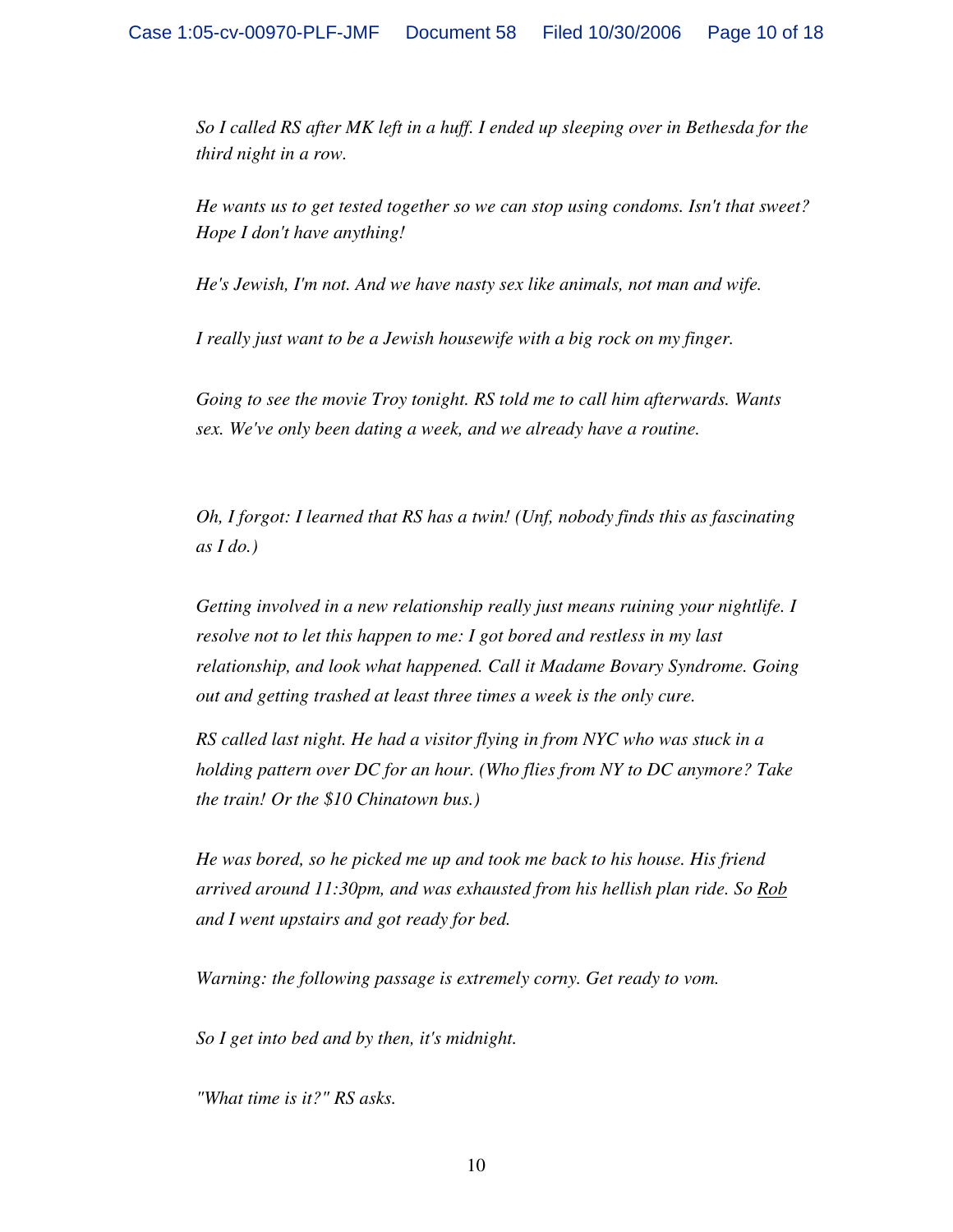*"Midnight," I reply.* 

*"Do you know what that means?"* 

*"Uh...no."* 

*"That means it's your birthday." And he pulls out this pink and green package, and I just know it's a new Lilly dress.* 

*And it was. Then we fucked missionary. And he came. With a condom on.* 

*Then he was like, "Who the hell comes missionary anymore?!"* 

*Is that the quote of the day or what?* 

- 47. At the same time that Cutler was posting her public blog, she was also writing on her Senate computer a journal on how to exploit men for financial and materialistic gain.
- 48. In her public blog Cutler admiringly referenced Anna Marie Cox's "Wonkette" blog.
- 49. In her public blog Cutler hyper-linked to Anna Marie Cox's "Wonkette" blog.
- 50. Cutler wanted to have Cox spread the word regarding Cutler's blog.
- 51. Sure enough, on May 18, 2004, the Wonkette described the Cutler blog's contents, republished excerpts on the Wonkette web site, and linked back to Cutler's public blog.
- 52. Cutler and Cox saw the X-rated Washingtonienne blog as their route to riches.
- 53. Cox admitted on her Wonkette blog that the material on Cutler's blog might "invade someone's privacy."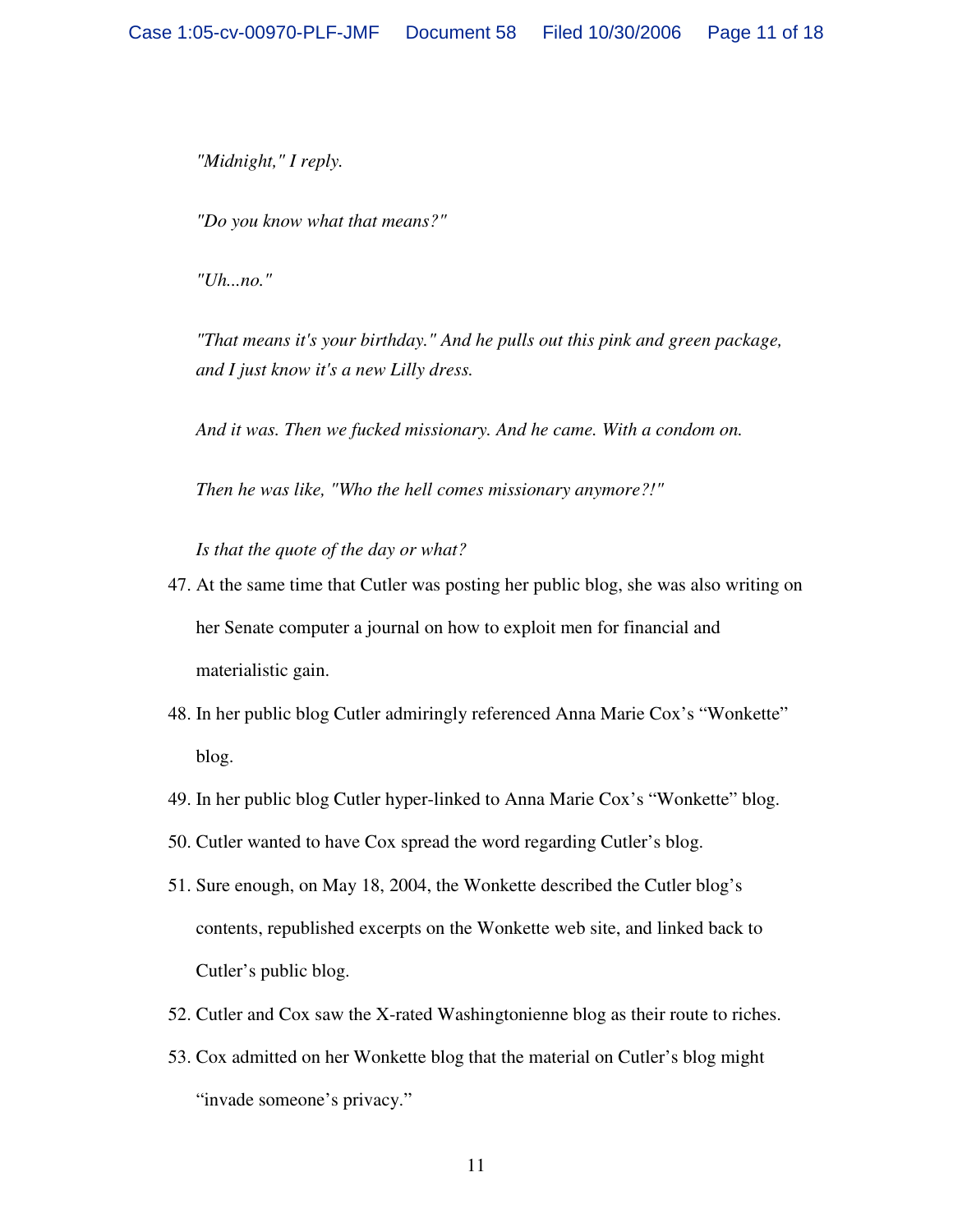- 54. That notwithstanding, Cox linked to Cutler's Washingtonienne blog.
- 55. That notwithstanding, Cox republished parts of Cutler's blog.
- 56. Cutler's "Washintonienne" public blog became notorious throughout Washington, D.C. and the nation.
- 57. Cutler always wanted to have her blog gain notoriety.
- 58. Within days, the full identification of Plaintiff was repeated through other internet sites, through numerous mainstream newspapers and tabloid publications published in the United States and abroad, and through various broadcast and cable television media beginning immediately. The dissemination including stories published or broadcast by such mass media outlets at *The Washington Post*, *The New York Times*, the Cable News Network, Fox Television News, *The Scotsman*, *The Guardian*, *The India Times*, *The New York Post*, *The National Enquirer*, and *The Star*.
- 59. Within three days of Cox's linking back to Cutler's blog, Cutler called Cox and granted Cox permission to post on her website (Wonkette) that Cutler was the source of the Washingtonienne public blog.
- 60. Cox published Cutler's identity with Cutler's express permission giving her the notoriety she coveted.
- 61. Cutler went out on a late-night drinking spree with Cox.
- 62. Cutler posed for sexually suggestive photos with Cox that Cox put on -- and later removed from -- her website.
- 63. Cutler spent the night at Cox's house in Arlington, Virginia.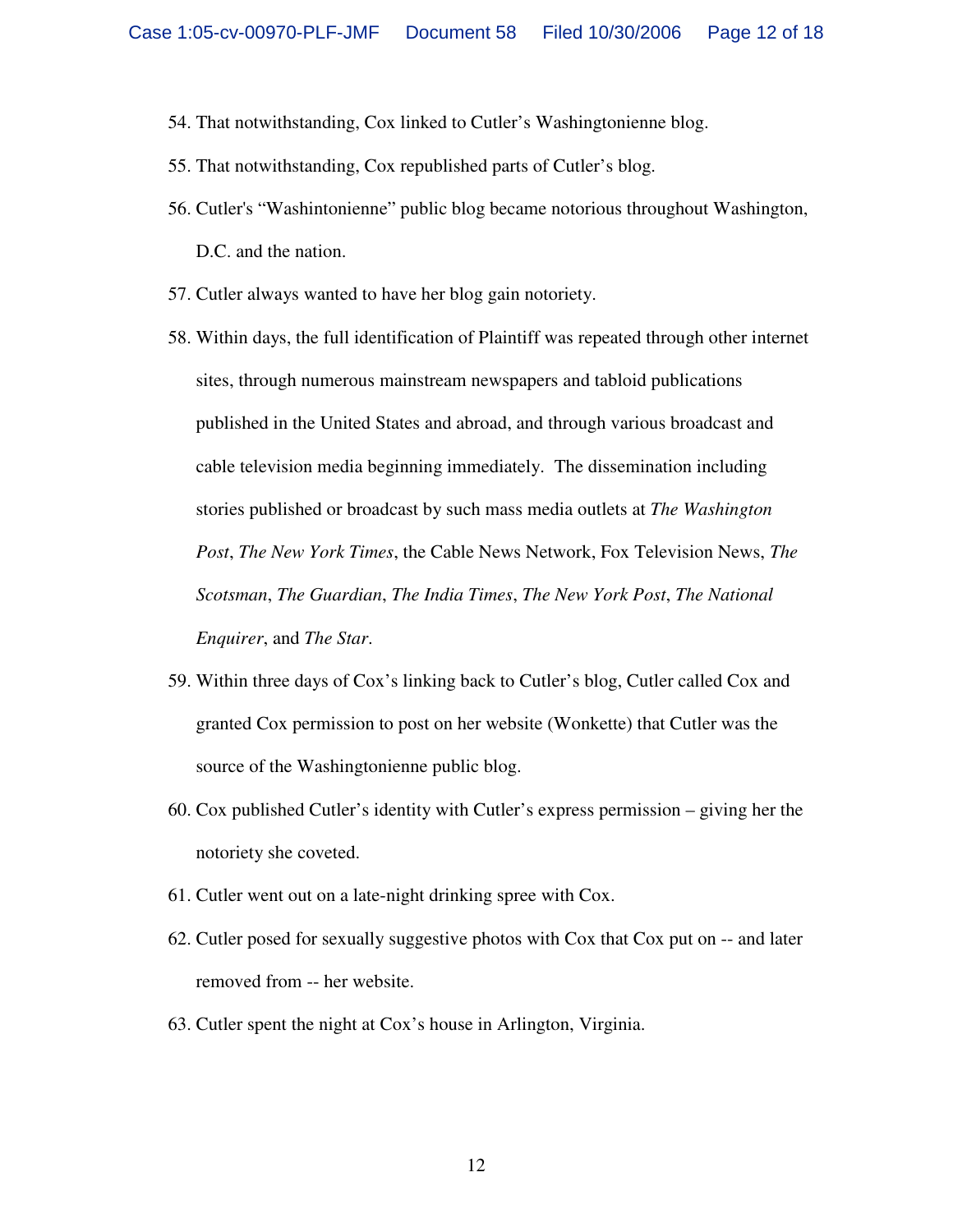- 64. Cutler and Cox used the private facts of Plaintiff for their personal profit and exploitation.
- 65. Cutler got an agent, with Cox's help.
- 66. Cox paid Cutler to write for her website.
- 67. Cox and Cutler went on television together.
- 68. Cutler and Cox discussed posing jointly for *Playboy Magazine.*
- 69. Cutler sought widespread public attention and publicity for herself; she further disseminated the contents of the public blog through the channels of mass media; she granted print, broadcast, and Internet interviews, capitalizing on her newfound fame and attention.
- 70. On June 2, 2004, Cutler authored an article in the Guardian Newspaper online, in which she linked to and republished the full contents of her Washingtonienne blog again.
- 71. Cutler signed a deal with *Playboy Magazine* which included a nude photo spread of Cutler posted on Playboy's Internet site, capitalizing on the publicity generated by her public blog and her relationship with Plaintiff.
- 72. Cutler signed a book contract, receiving a \$300,000 advance, with Hyperion Press, a division of the Disney Corporation, to write a book, of the roman a clef genre, based on her blog.
- 73. Cutler commented in the press that she feels sorry for those people that write public blogs for years and never obtain a book deal.
- 74. Cutler said: "With a blog, you can't expect your private life to be private anymore."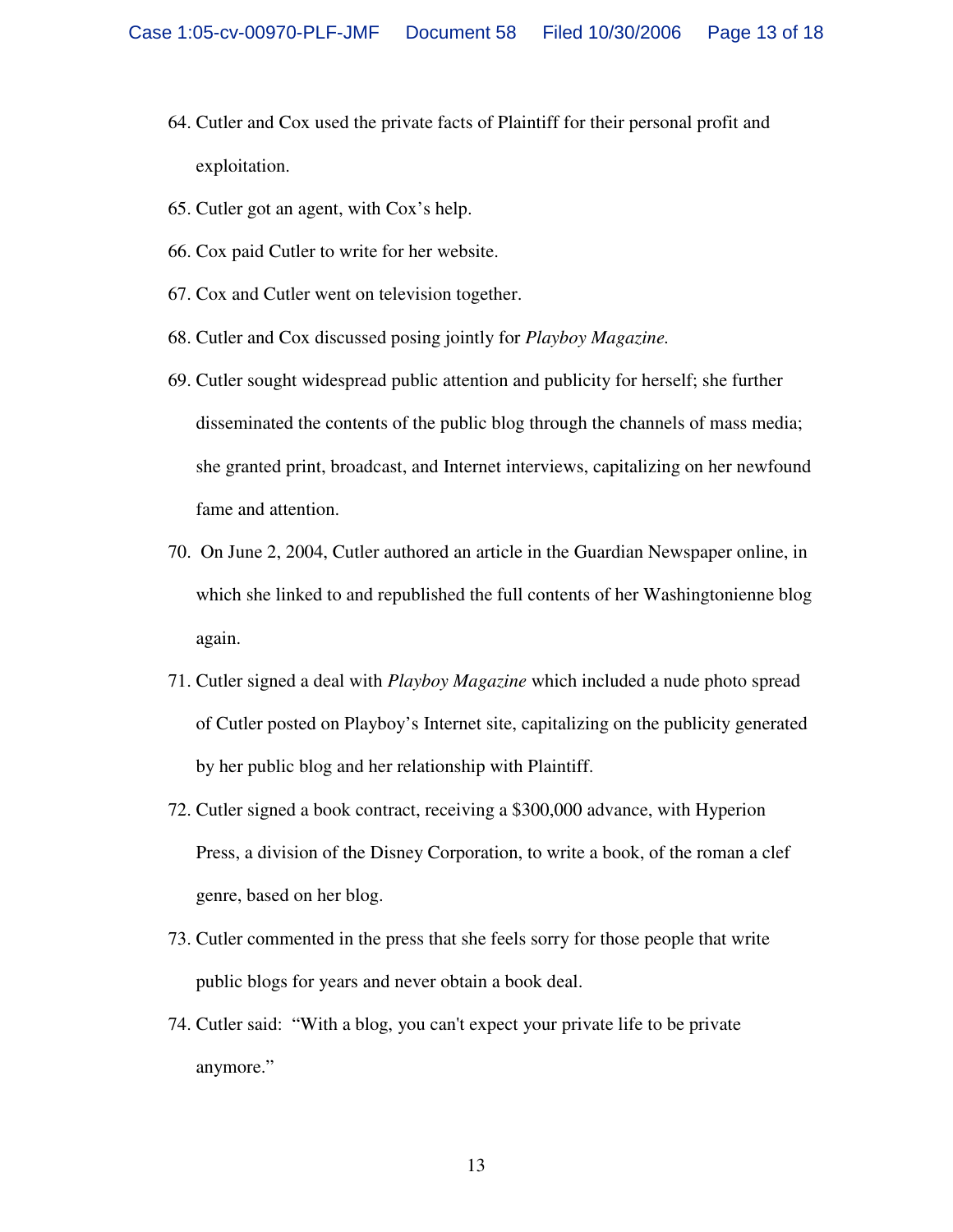75. Cutler said: "Some people with blogs are never going to get famous, and they've been doing it for, like, over a year. I feel bad for them."

# **VI. Causes of Action for Invasion of Privacy – Including Public Disclosure of Private Facts and False Light**

- 76. Plaintiff repeats the previous paragraphs here.
- 77. Defendants' actions constitute an invasion of Plaintiff's privacy.
- 78. Defendants' actions constitute the publication of private facts.
- 79. Defendants' actions constitute false light.
- 80. Defendants caused widespread publication of private intimate facts concerning Plaintiff in a manner that would be deemed outrageous and highly offensive to an ordinary reasonable person of average sensibilities, subjecting Plaintiff to severe emotional distress, humiliation, embarrassment, anguish and other damages.
- 81. Defendants placed Plaintiff in a false light, subjecting Plaintiff to severe emotional distress, humiliation, embarrassment, anguish and other damages.
- 82. The private facts revealed include such facts as the number of times he ejaculated, his difficulty in maintaining an erection while wearing a particular condom provided by Cutler, spanking and hair pulling during their sexual activity (but conveniently leaving out Cutler's request of both), his intimate personal conversations with Cutler during sexual activity and during the course of their relationship, physical descriptions of his naked body, the physical details of the sexual positions assumed by Cutler and Plaintiff during sexual activity, Plaintiff's suggestion that he and Cutler be tested for sexually transmitted diseases so that they would not have to make use of a condom, statements made by Plaintiff

14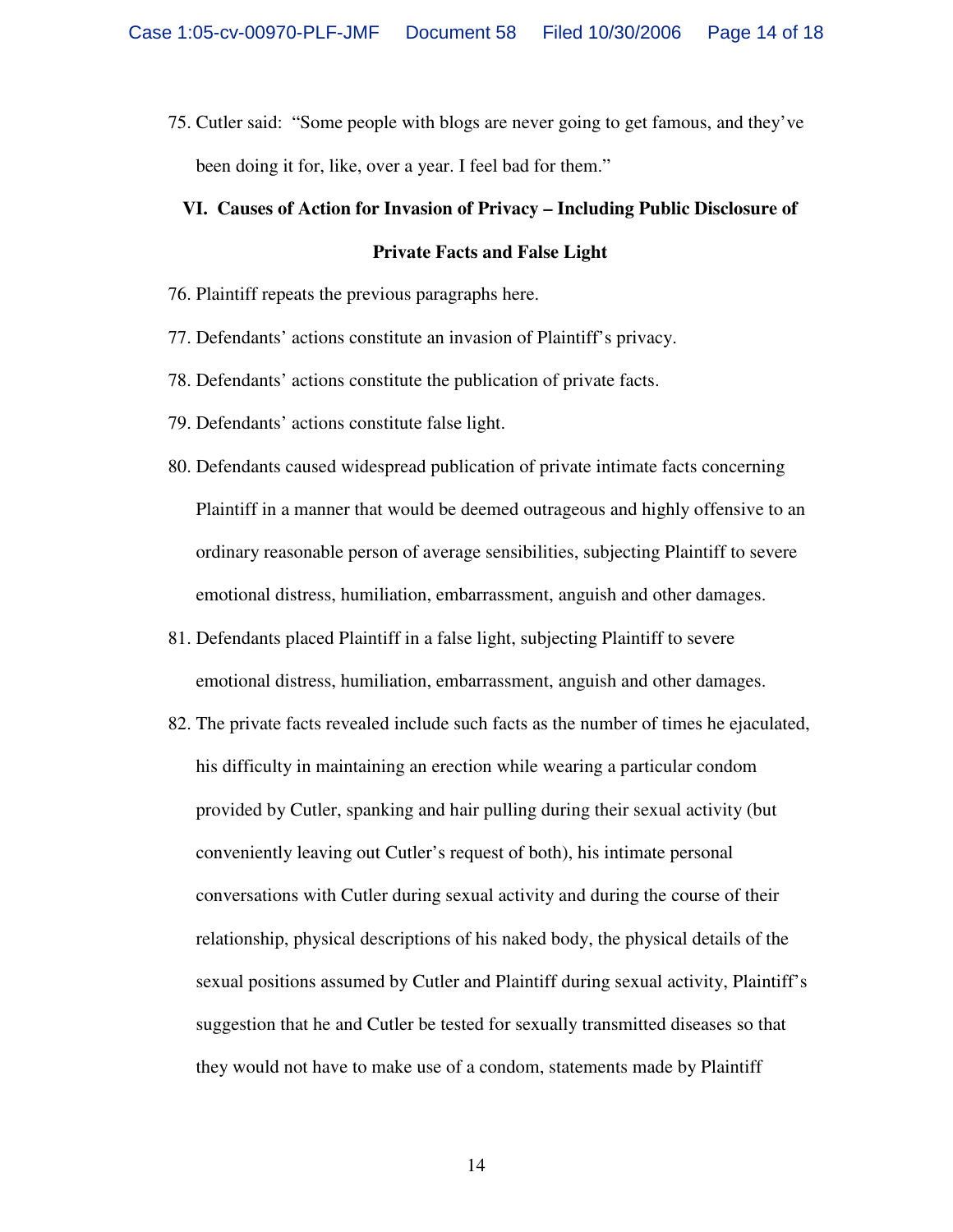regarding sexual positions. Illustrative of these statements are passages in the

Cutler public blog, *inter alia*, such as:

*Has a great ass.* 

*Number of ejaculations: 2* 

*He likes spanking. (Both giving and receiving.)* 

*I put the moves on HIM. That is, I brought him back to MY place, I was the one who jumped on HIM.* 

*Went out w/ RS after work yesterday. He took me out for drinks, took me back to my place, and we fucked every which way. THEN he tells me that he heard I've been spreading the spanking rumor around the office!* 

*But last night was fun. He's very up-front about sex. He likes talking dirty and stuff, and he told me that he likes submissive women. Good, now I can take it easy in bed. Just lay back and watch him do freaky shit.* 

*We went to his house after dinner, a four bedroom in Bethesda. Needs work, but v. cute.* 

*So it turns out that RS cannot finish with a condom on. He can barely stay hard. So he ends up taking it off and humping away at me. Maybe I forgot to tell him that I'm on the Pill. Note to self...* 

*I also learned that he was a cop, so he has scary police shit like handcuffs in his closet. He implied that we would be using them next time, which is intriguing, but I know I'm going to get scared and panicky. (Which would probably turn him on.)* 

*I like this crazy hair-pulling, ass-smacking dude who wants to use handcuffs on me. Shit.* 

*So I called RS and told him to come over so AS could get a look at him. This morning she says (via IM), "He does look like George Clooney, but he's totally Woody Allen."* 

*She also said, "He will do anything to make you happy."* 

*When Saki closed, we got some nasty Pizza Mart slices that tasted really good at the time. Then AS went home and RS took me back to his place for the second night in a row. I passed out as soon as I lay down, so we didn't do anything.* 

*I woke up with an awful hangover and barfed up my Pizza Mart. (I'm losing*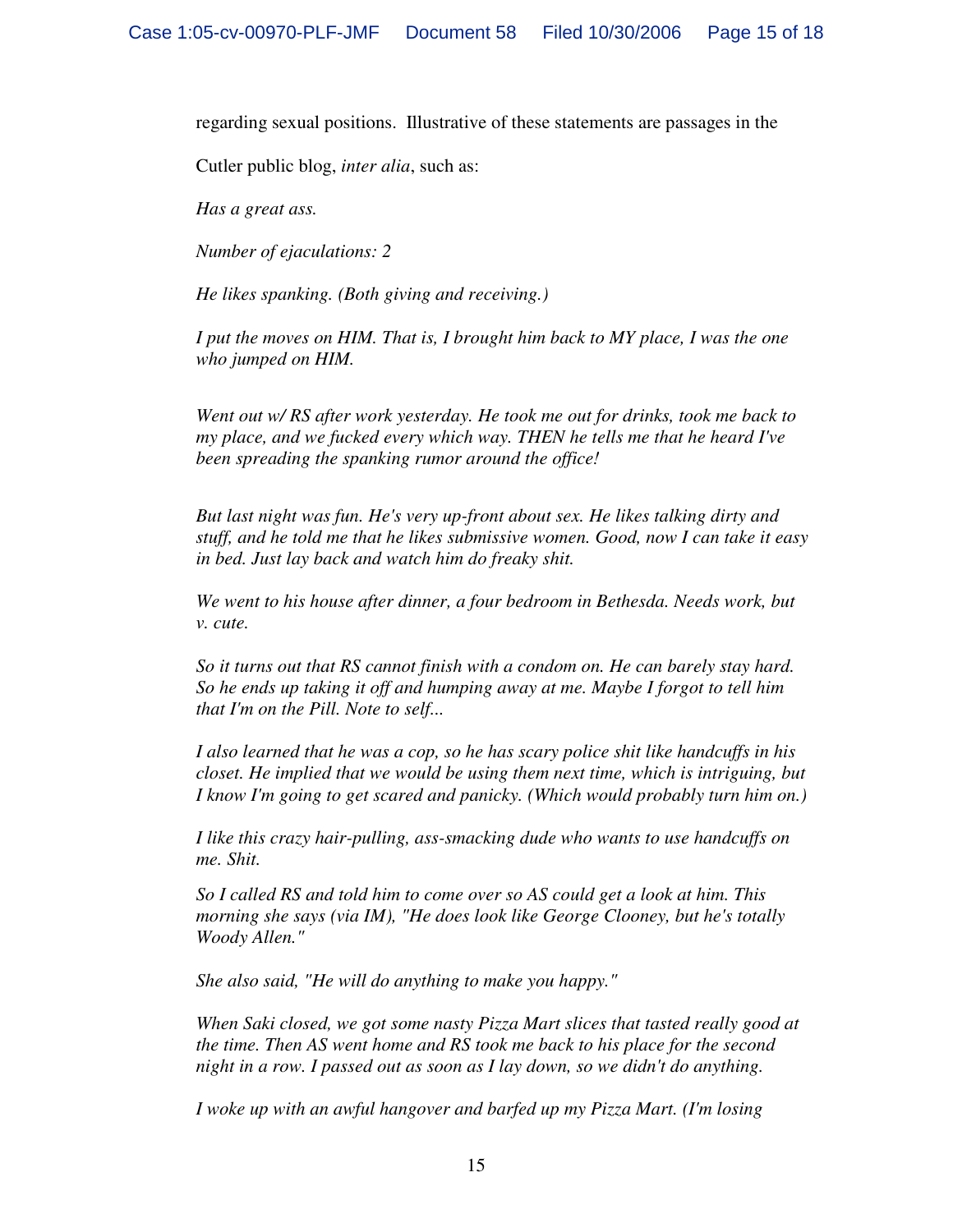*weight!) Then RS drove me home and made me promise to call him again today. I need to take it easy tonight, which means I might not go out, and I am sitting out the taco contest for sure.* 

*Going to see the movie Troy tonight. RS told me to call him afterwards. Wants sex. We've only been dating a week, and we already have a routine.* 

*So I called RS after MK left in a huff. I ended up sleeping over in Bethesda for the third night in a row.* 

*He wants us to get tested together so we can stop using condoms. Isn't that sweet? Hope I don't have anything!* 

*He's Jewish, I'm not. And we have nasty sex like animals, not man and wife.* 

*I really just want to be a Jewish housewife with a big rock on my finger.* 

*RS called last night. He had a visitor flying in from NYC who was stuck in a holding pattern over DC for an hour. (Who flies from NY to DC anymore? Take the train! Or the \$10 Chinatown bus.)* 

*He was bored, so he picked me up and took me back to his house. His friend arrived around 11:30pm, and was exhausted from his hellish plane ride. So Rob and I went upstairs and got ready for bed.* 

*Warning: the following passage is extremely corny. Get ready to vom.* 

*So I get into bed and by then, it's midnight.* 

*"What time is it?" RS asks.* 

*"Midnight," I reply.* 

*"Do you know what that means?"* 

*"Uh...no."* 

*"That means it's your birthday." And he pulls out this pink and green package, and I just know it's a new Lilly dress.* 

*And it was. Then we fucked missionary. And he came. With a condom on. Then he was like, "Who the hell comes missionary anymore?!" Is that the quote of the day or what?* 

*Oh, I forgot: I learned that RS has a twin! (Unf, nobody finds this as fascinating as I do.)*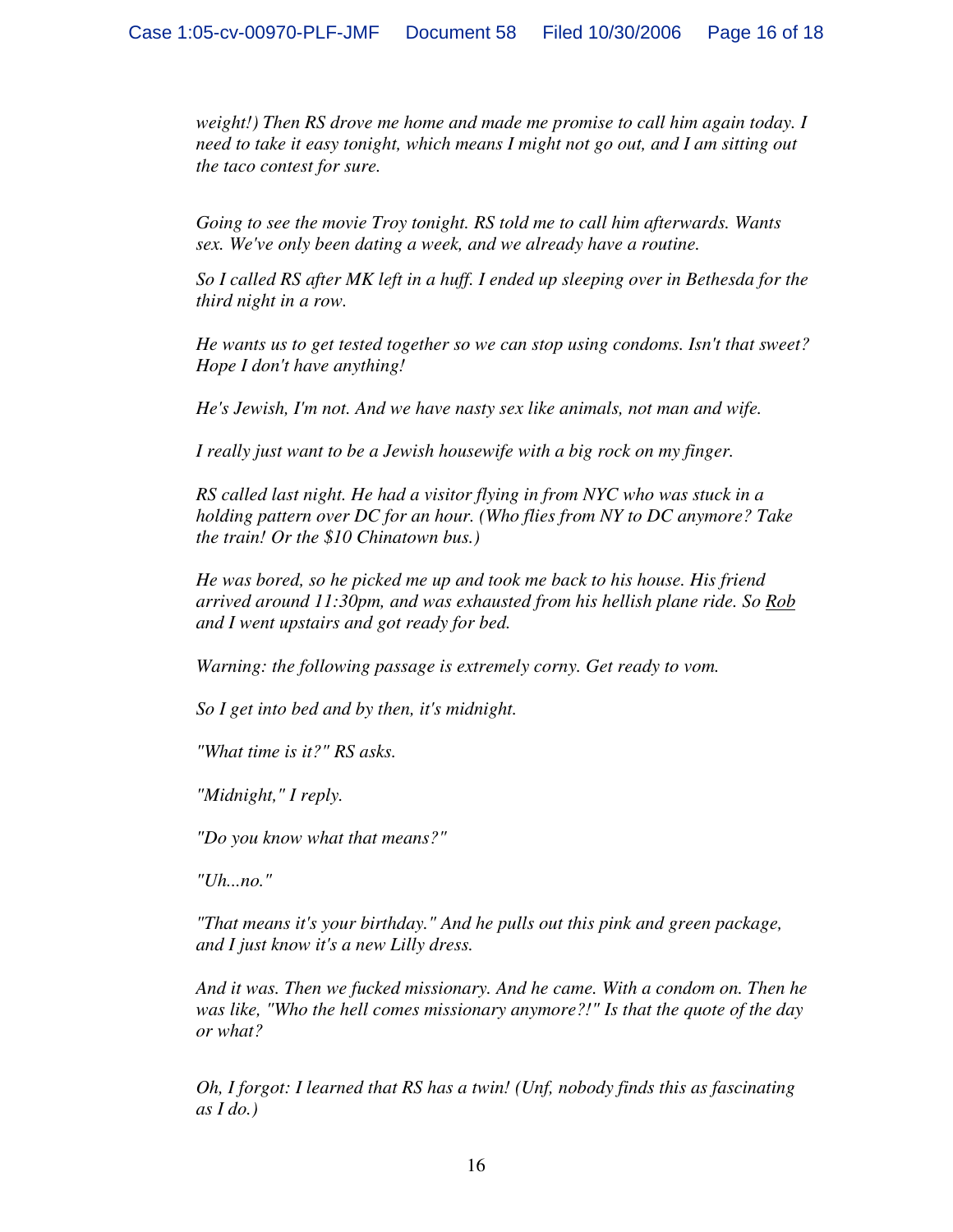- 83. Other private and personal facts were scandalized in Cutler's public blog, the Washingtonienne, to attract more attention; For example, Plaintiff's response to Cutlers question "am I too lazy in bed?" of "I don't mind passive" was presented as "*he told me that he likes submissive women.*"
- 84. Cutler's X-rated blog contained wholly apocryphal (false) statements about Plaintiff.
- 85. These statements were not made for any purposes relating to the dissemination of news or material published in the public interest. These statements were instead cruel and malicious exposures of the most intimate details of Plaintiff's life to a world-wide audience.
- 86. The disclosures of private facts would be highly offensive to any reasonable person. No reasonable person would want the intimate physical, verbal, emotional, and psychological details of his or her sexual life and romantic relationships life exposed against his or her will on the Internet for the entire world to read.
- 87. The invasion of privacy have caused Plaintiff to suffer economic damages, professional and personal harm, severe emotional distress, humiliation, embarrassment, anguish and other damages.

#### **VII. Cause of Action for Intentional Infliction of Emotional Distress**

- 88. Plaintiff repeats the previous paragraphs here.
- 89. Defendants' actions constitute outrageous conduct.
- 90. Plaintiff suffered severe emotional distress.
- 91. Defendants acted intentionally.